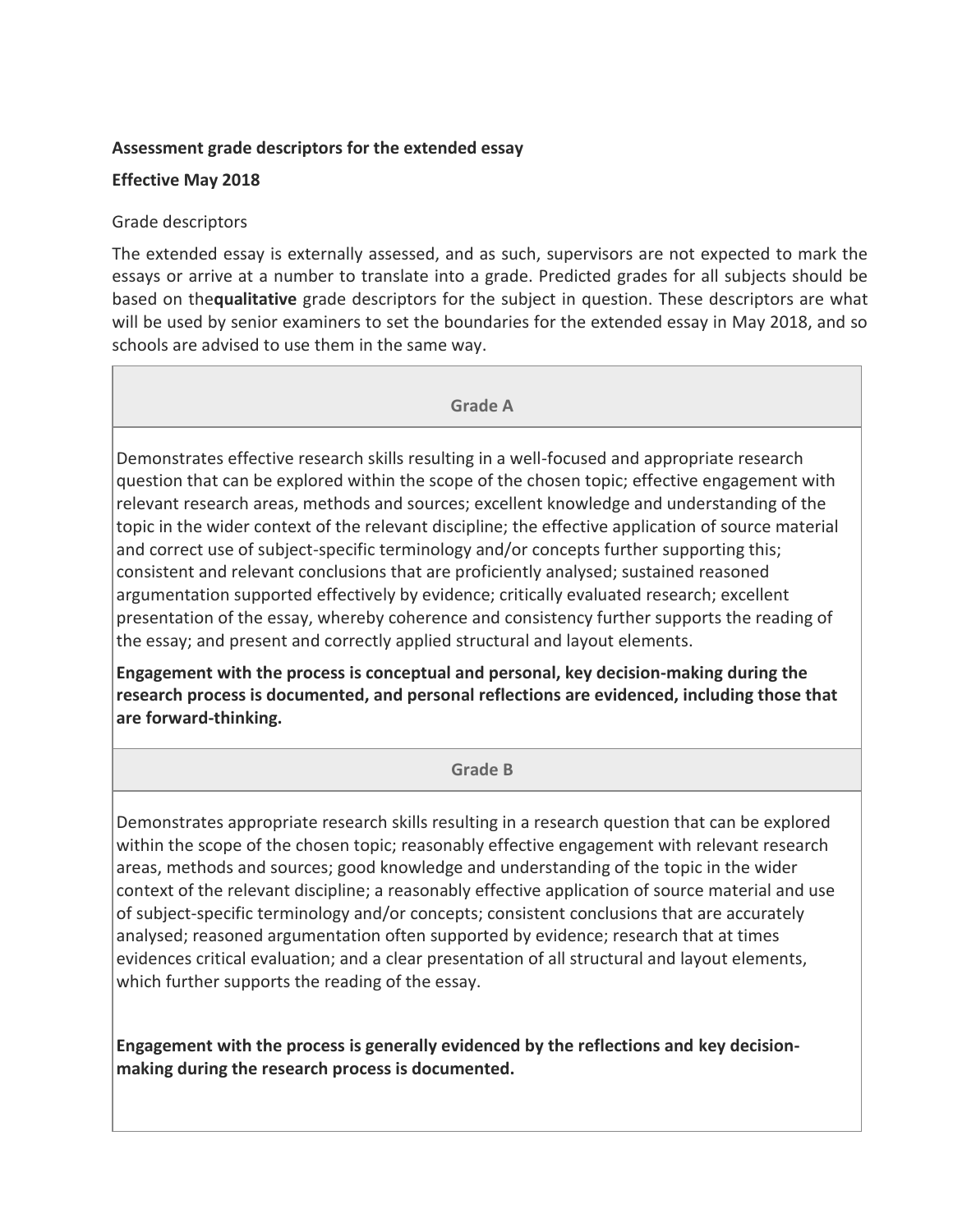#### **Grade C**

Demonstrates evidence of research undertaken, which has led to a research question that is not necessarily expressed in a way that can be explored within the scope of the chosen topic; partially effective engagement with mostly appropriate research areas, methods and sources however, there are some discrepancies in those processes, although these do not interfere with the planning and approach; some knowledge and understanding of the topic in the wider context of the discipline, which is mostly relevant; the attempted application of source material and appropriate terminology and/or concepts; an attempted synthesis of research results with partially relevant analysis; conclusions partly supported by the evidence; discussion that is descriptive rather than analytical; attempted evaluation; satisfactory presentation of the essay, with weaknesses that do not hinder the reading of the essay; and some structural and layout elements that are missing or are incorrectly applied.

**Engagement with the process is evidenced but shows mostly factual information, with personal reflection mostly limited to procedural issues.**

#### **Grade D**

Demonstrates a lack of research, resulting in unsatisfactory focus and a research question that is not answerable within the scope of the chosen topic; at times engagement with appropriate research, methods and sources, but discrepancies in those processes that occasionally interfere with the planning and approach; some relevant knowledge and understanding of the topic in the wider context of the discipline, which are at times irrelevant; the attempted application of source material, but with inaccuracies in the use of, or underuse of, terminology and/or concepts; irrelevant analysis and inconsistent conclusions as a result of a descriptive discussion; a lack of evaluation; presentation of the essay that at times is illogical and hinders the reading; and structural and layout elements that are missing.

**Engagement with the process is evidenced but is superficial, with personal reflections that are solely narrative and concerned with procedural elements.**

**Grade E (failing condition)**

Demonstrates an unclear nature of the essay; a generally unsystematic approach and resulting unfocused research question; limited engagement with limited research and sources; generally limited and only partially accurate knowledge and understanding of the topic in the wider context of the relevant discipline; ineffective connections in the application of source material and inaccuracies in the terminology and/or concepts used; a summarizing of results of research with inconsistent analysis; an attempted outline of an argument, but one that is generally descriptive in nature; and a layout that generally lacks or incorrectly applies several layout and structural elements. **Engagement with the process is limited, with limited factual or decisionmaking information and no personal reflection on the process.**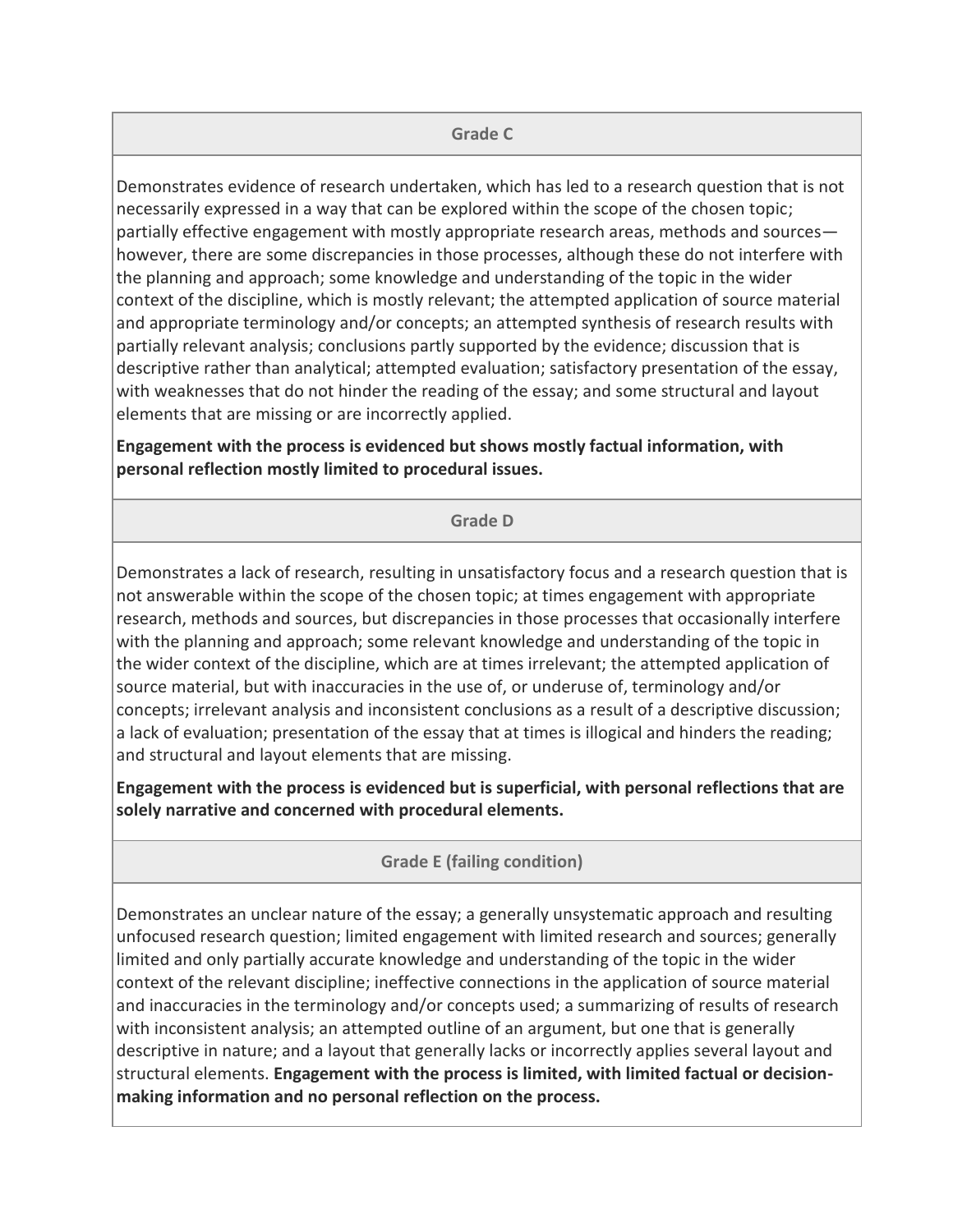# **Unpacking the criteria**

The following is intended to help you understand each criterion in terms of what should be included in the extended essay to achieve the highest level.

Each criterion is organized at three levels of information. Firstly, the **markband**, which relates to the mark range available; secondly, **the strand**, which relates to what is being assessed; and, thirdly, **the indicators**, which are the demonstration of the strands within a markband. For example:

| <b>Markband</b> | (Strand) The topic is communicated unclearly and incompletely.                                                                                                                                                                                   |
|-----------------|--------------------------------------------------------------------------------------------------------------------------------------------------------------------------------------------------------------------------------------------------|
| $1-2$ (lowest)  | (Indicators of the strand)                                                                                                                                                                                                                       |
|                 | Identification and explanation of the topic is limited; the purpose and<br>$\bullet$<br>focus of the research is unclear, or does not lend itself to a systematic<br>investigation in the subject for which it is registered.                    |
|                 | (Strand) The research question is stated but not clearly expressed or too<br>broad.                                                                                                                                                              |
|                 | (Indicators of the strand)                                                                                                                                                                                                                       |
|                 | The research question is too broad in scope to be treated effectively<br>$\bullet$<br>within the word limit and requirements of the task, or does not lend<br>itself to a systematic investigation in the subject for which it is<br>registered. |
|                 | The intent of the research question is understood but has not been<br>$\bullet$<br>clearly expressed and/or the discussion of the essay is not focused on<br>the research question.                                                              |
|                 | (Strand) Methodology of the research is limited.                                                                                                                                                                                                 |
|                 | (Indicators of the strand)                                                                                                                                                                                                                       |
|                 | The source(s) and/or method(s) to be used are limited in range given<br>$\bullet$<br>the topic and research question.<br>There is limited evidence that their selection was informed.                                                            |
|                 |                                                                                                                                                                                                                                                  |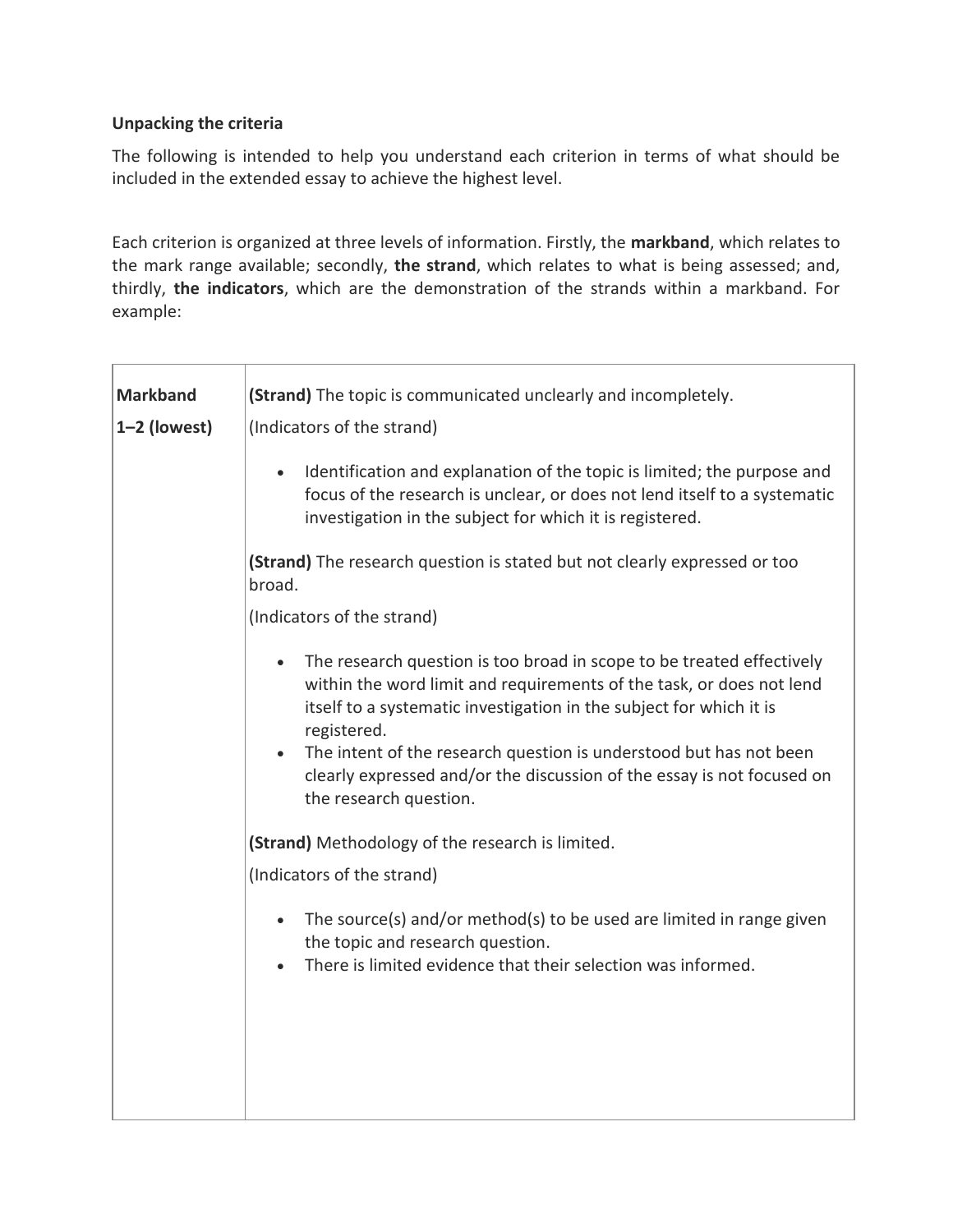| <b>Criterion</b>       | <b>Unpacking the criterion</b>                                                                                                                                                                                                                                                                                                                                                                                                                                                                                                                                                                                                                                                                                                                                                                                                                                                                                                                                                                                                                                                                                                                                                                                                                                                                                                                                                                                                                                                                                                                                                                                                                                                                                                                                                                                                                                                                                                                                                                                                                                   |
|------------------------|------------------------------------------------------------------------------------------------------------------------------------------------------------------------------------------------------------------------------------------------------------------------------------------------------------------------------------------------------------------------------------------------------------------------------------------------------------------------------------------------------------------------------------------------------------------------------------------------------------------------------------------------------------------------------------------------------------------------------------------------------------------------------------------------------------------------------------------------------------------------------------------------------------------------------------------------------------------------------------------------------------------------------------------------------------------------------------------------------------------------------------------------------------------------------------------------------------------------------------------------------------------------------------------------------------------------------------------------------------------------------------------------------------------------------------------------------------------------------------------------------------------------------------------------------------------------------------------------------------------------------------------------------------------------------------------------------------------------------------------------------------------------------------------------------------------------------------------------------------------------------------------------------------------------------------------------------------------------------------------------------------------------------------------------------------------|
| A: Focus and<br>method | This criterion focuses on the topic, the research question and the<br>methodology. It assesses the explanation of the focus of the research (this<br>includes the topic and the research question), how the research will be<br>undertaken, and how the focus is maintained throughout the essay.<br>1. The topic chosen is identified and explained to readers in terms of<br>contextualizing and justifying its worthiness.<br>How well does the research paper identify and communicate<br>$\circ$<br>the chosen topic?<br>2. The purpose and focus of the research to be addressed is within the<br>scope of a 4,000-word extended essay, is outlined in the introduction<br>and specified as a research question.<br>Is the research question appropriate given the scope of the<br>$\circ$<br>task? For example, is the topic sufficiently focused to be<br>adequately addressed within the requirements of the task?<br>Is the research question clearly stated, focused and based<br>$\circ$<br>on/situated against background knowledge and understanding<br>of the chosen subject/topic area?<br>Is the focus of the research question maintained throughout<br>$\circ$<br>the essay?<br>3. The research is planned and appropriate methods of data collection<br>(methodology) are chosen and identified in order to address the<br>research question.<br>Is there evidence of effective and informed source/method<br>$\circ$<br>selection with regard to the choice of appropriate sources<br>and/or method(s) used to gather information, including<br>narrowing of scope the range of sources/methods, in order to<br>address the research question within the constraints of the<br>word limit?<br>4. Sources/methods are considered relevant/appropriate or sufficient in<br>so far as the academic standards for the discipline are concerned. For<br>example, for an economics essay, it would not be sufficient to only use<br>textbooks but rather include reports and data. There is no<br>consideration of the research question as such. |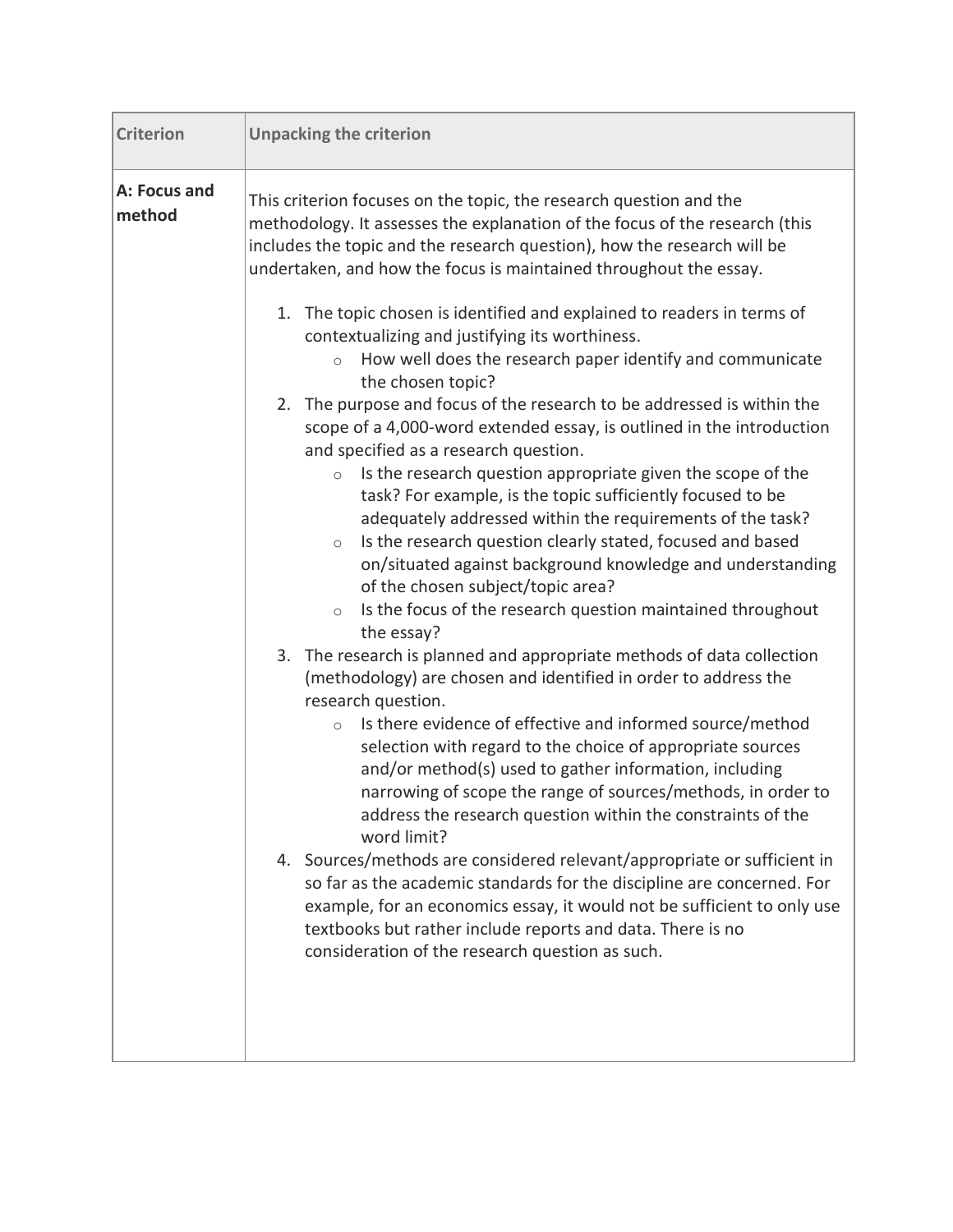| <b>B: Knowledge</b><br> and<br>understanding | This criterion assesses the extent to which the research relates to the subject<br>area/discipline used to explore the research question, or in the case of the<br>world studies extended essay, the issue addressed and the two disciplinary<br>perspectives applied, and additionally the way in which this knowledge and<br>understanding is demonstrated through the use of appropriate terminology<br>and concepts. |
|----------------------------------------------|--------------------------------------------------------------------------------------------------------------------------------------------------------------------------------------------------------------------------------------------------------------------------------------------------------------------------------------------------------------------------------------------------------------------------|
|                                              | 1. The research question being investigated is put into the context of the<br>subject/discipline/issue.<br>Demonstration of the appropriate and relevant selection and                                                                                                                                                                                                                                                   |
|                                              | application of the sources is identified.                                                                                                                                                                                                                                                                                                                                                                                |
|                                              | 2. Knowledge and understanding of the topic chosen and the research<br>question posed is demonstrated with appropriate subject-specific<br>terminology.                                                                                                                                                                                                                                                                  |
|                                              | The use of subject-specific terminology and/or concepts is an<br>indicator of knowledge and understanding of the<br>discipline(s)/issue discussed.                                                                                                                                                                                                                                                                       |
|                                              | 3. Sources/methods are assessed here in terms of their appropriateness<br>to the research question.                                                                                                                                                                                                                                                                                                                      |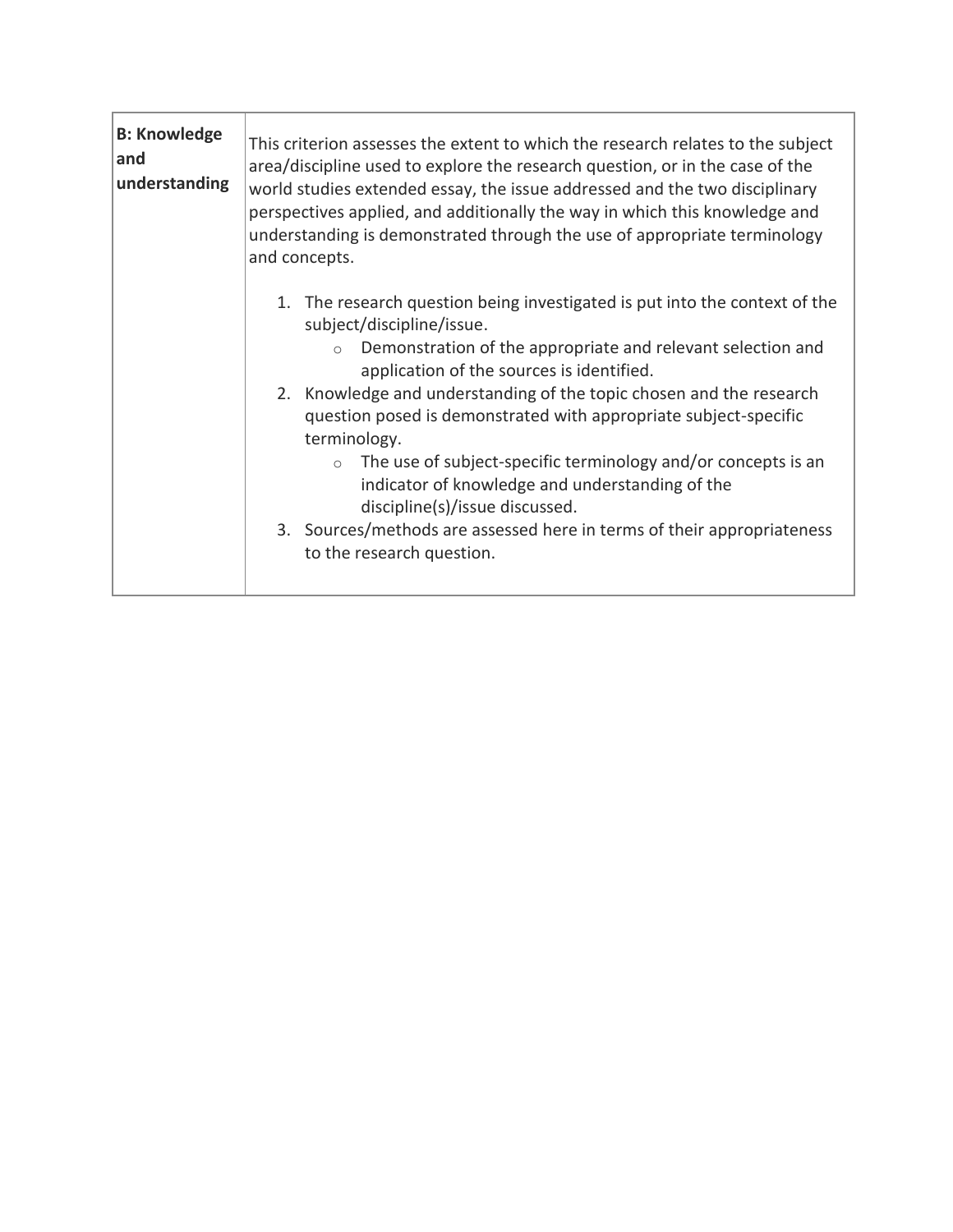| <b>C: Critical</b> | This criterion assesses the extent to which critical thinking skills have been                                                                                                                                                                                                                                                                                                                                                                                                                                                                                                                                                              |
|--------------------|---------------------------------------------------------------------------------------------------------------------------------------------------------------------------------------------------------------------------------------------------------------------------------------------------------------------------------------------------------------------------------------------------------------------------------------------------------------------------------------------------------------------------------------------------------------------------------------------------------------------------------------------|
| thinking           | used to analyse and evaluate the research undertaken.                                                                                                                                                                                                                                                                                                                                                                                                                                                                                                                                                                                       |
|                    | 1. The selection and application of the research presented is relevant<br>and appropriate to the research question.<br>2. The appropriateness of sources/methods in terms of how they have<br>been used in the development of the argument presented.<br>3. The analysis of the research is effective and focused on the research<br>question.<br>4. The discussion of the research develops a clear and coherent<br>reasoned argument in relation to the research question.<br>5. There is a critical evaluation of the arguments presented in the essay.<br>6. Unlikely or unexpected outcomes can also demonstrate critical<br>thinking. |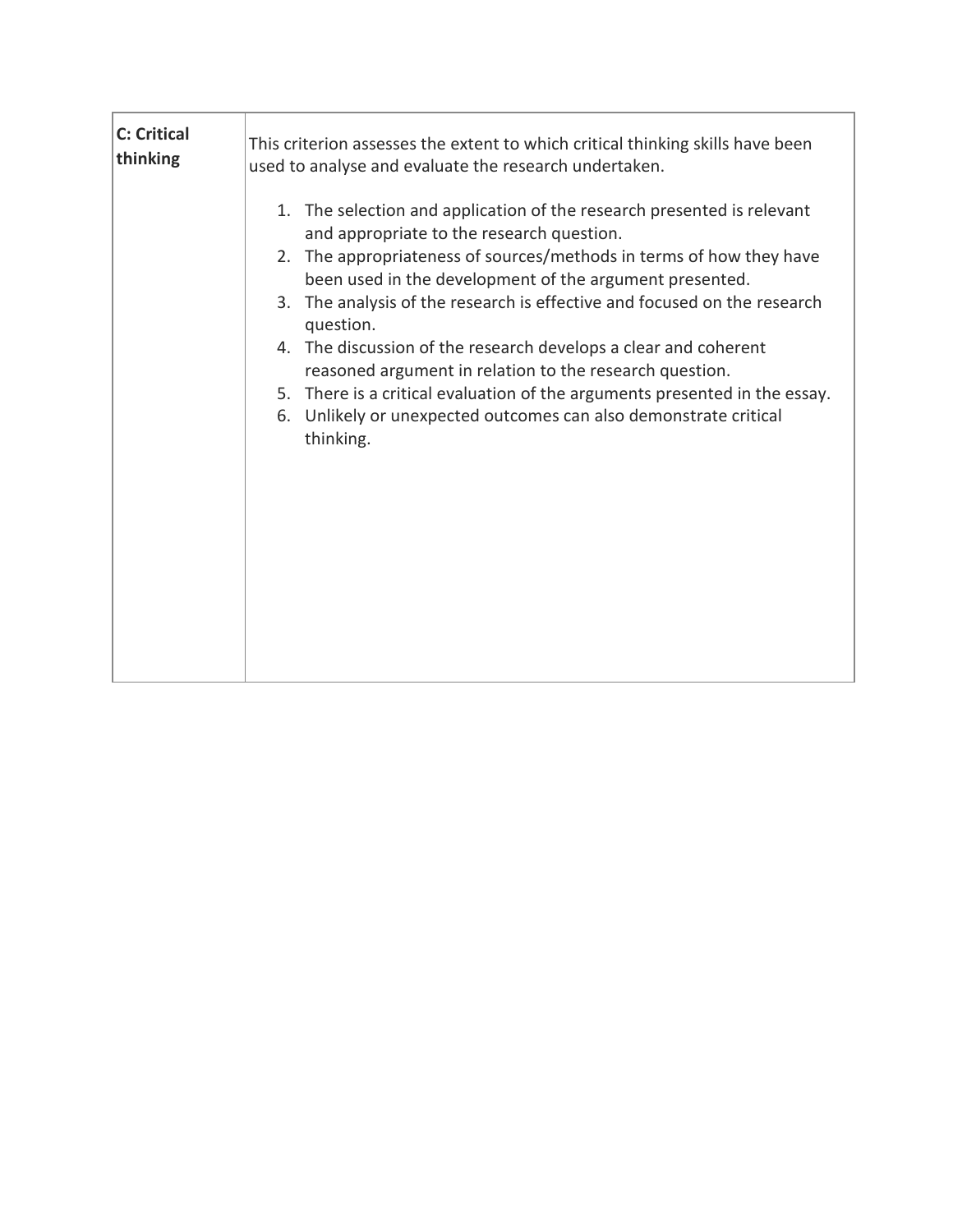| D:<br><b>Presentation</b> | This criterion assesses the extent to which the presentation follows the<br>standard format expected for academic writing and the extent to which this<br>aids effective communication.                                                                                                                                                                                                                                                                                                                                                                                                                                                                                                                                                                                                                                                   |
|---------------------------|-------------------------------------------------------------------------------------------------------------------------------------------------------------------------------------------------------------------------------------------------------------------------------------------------------------------------------------------------------------------------------------------------------------------------------------------------------------------------------------------------------------------------------------------------------------------------------------------------------------------------------------------------------------------------------------------------------------------------------------------------------------------------------------------------------------------------------------------|
|                           | 1. Structure: the structure of the essay is compatible with the expected<br>conventions of a research paper in the subject for which the essay has<br>been submitted. (Examiners, supervisors and students are advised to<br>check the guidance given in the Extended essay guide for the relevant<br>subject.)<br>2. Layout: title page, table of contents, page numbers, section headings<br>(where appropriate), effective inclusion of illustrative materials<br>(tables, graphs, illustrations, appropriately labelled) and quotations,<br>bibliography and referencing.<br>The referencing system should be correctly and consistently<br>$\circ$<br>applied and should contain the minimum information as<br>detailed in the Extended essay guide.*<br>The extended essay has not exceeded the maximum word<br>$\circ$<br>limit.** |
|                           | * If referencing does not meet this minimum standard work should be<br>considered as a case of possible academic misconduct.                                                                                                                                                                                                                                                                                                                                                                                                                                                                                                                                                                                                                                                                                                              |
|                           | ** If the essay exceeds 4,000 words, examiners should not read or assess<br>beyond the maximum 4,000-word limit. Students who exceed the word limit<br>will compromise the assessment of their extended essay across all criteria.<br>For example, in criterion B, any knowledge and understanding demonstrated<br>beyond the 4,000-word limit will be treated as if it were not present; in<br>criterion C, any analysis, discussion or evaluation made beyond the 4,000-<br>word limit will be treated as if the point had not been made. Given the<br>holistic nature of the assessment criteria, students who write in excess of the<br>word limit will self-penalize across all criteria.                                                                                                                                            |